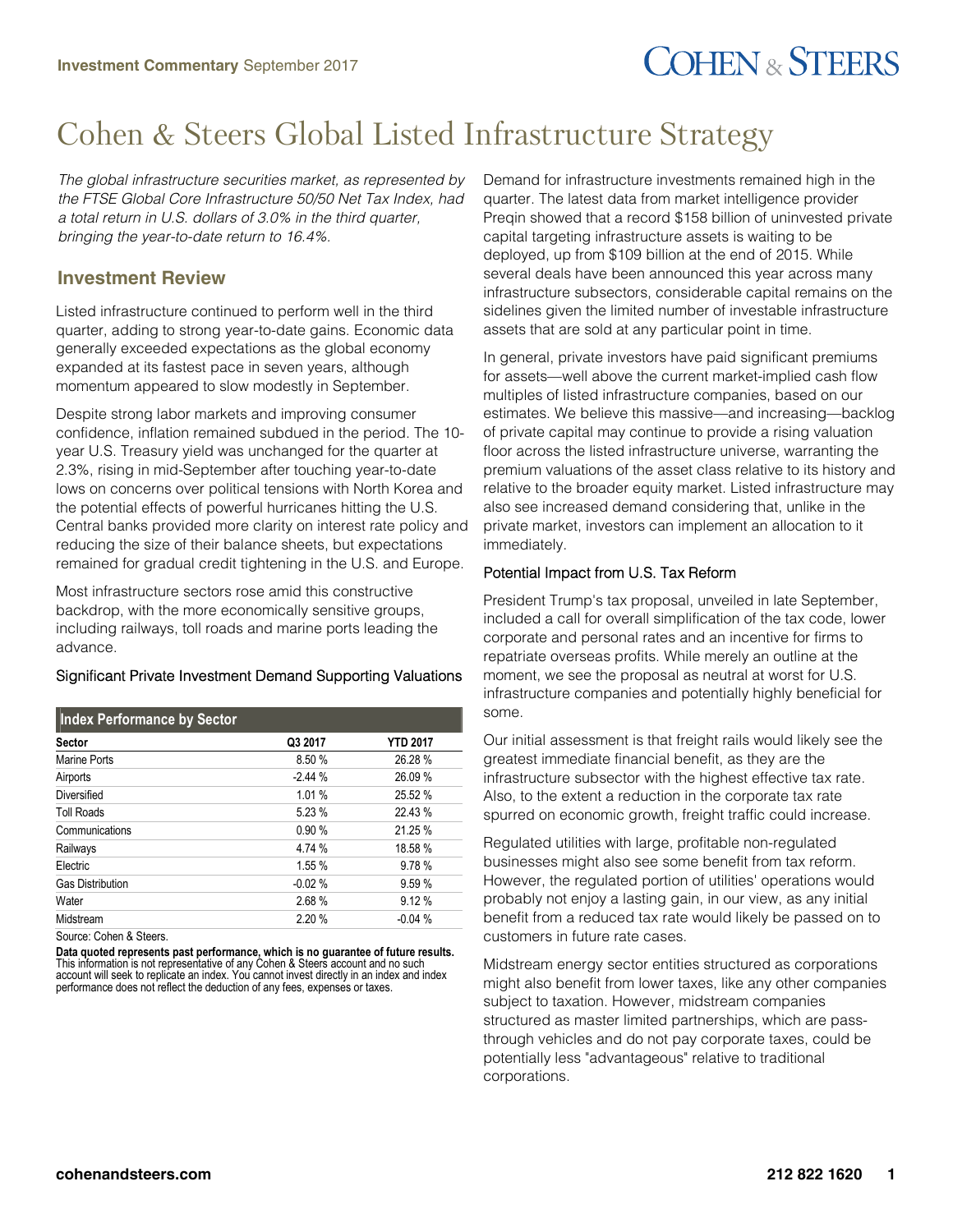# **COHEN & STEERS**

## Cohen & Steers Global Listed Infrastructure Strategy

### Sector Highlights

- $\bullet$  Marine ports (8.5% total return in the index<sup>1</sup>), toll roads (5.2%) and railways (4.7%)—generally the more economically sensitive infrastructure sectors—responded favorably to the synchronized global growth seen in the quarter. Toll roads also rose on expectations in Europe of consolidation in the sector following Atlantia's \$17.8 billion bid for Abertis Infraestructuras, which would create the region's largest toll road company.
- Towers (3.4%) experienced additional momentum on favorable growth prospects stemming from continued increasing data demand.
- The midstream energy sector (2.2%) rebounded following weakness in the first half of the year, as crude oil prices climbed to a two-year high amid stronger demand and falling inventories.
- Electric utilities (1.6%) underperformed as expectations for interest-rate increases weighed on U.S. utility stocks late in the quarter.
- Airports (-2.4%) lagged following a strong first half, despite strong year-over-year passenger volume growth in the quarter. Companies in emerging markets generally advanced, although Mexican airports declined as NAFTA renegotiation talks got underway.

#### Portfolio Performance

The portfolio advanced in the quarter but lagged its benchmark. Stock selection and an underweight in toll roads detracted from relative performance. The portfolio was overweight Ferrovial, which declined on weaker expectations for its peripheral businesses—despite its core assets continuing to perform well. Also, we did not own Atlantia or Abertis Infraestructuras. We believe the proposed merger between the two does not offer great synergies and expect Atlantia's multiples to contract, as the company is paying a premium for a less attractive set of assets than it currently operates, with shorter-term concession durations.

Stock selection in railways also detracted. The portfolio held overweight positions in two Japanese passenger rail companies that modestly declined in the period as the stronger yen appeared to dampen expectations for foreign tourism in the country. We were underweight Rumo, a thinly traded Brazilian freight operator that rose sharply on little news and Norfolk Southern, which rose after reporting favorable quarterly results. The portfolio's underweight in marine ports further hindered relative performance. Despite healthy growth worldwide, we believe the sector remains vulnerable to soft global trade conditions.

The portfolio's stock selection in communications was an important contributor to relative performance during the quarter. In towers, we particularly benefited from Infrastrutture Wireless Italiane, which rose sharply on expectations of European growth. We did not own companies in the satellites and telecommunications sectors, both of which declined amid increasing competition.

Stock selection and an underweight in airports also contributed to relative performance. The portfolio benefited from an out-of-index position in Airports of Thailand, which despite concerns of a slowdown, saw continued strong passenger volume gains. In addition, we did not own AENA, which declined following strong first-half returns. Stock selection in midstream energy also contributed. This included an overweight in Pembina Pipeline, which continued to progress in its merger with Veresen. We held an out-ofbenchmark position in Kinder Morgan Canada, which rose on expectations that the company would move forward with its Trans-Mountain pipeline expansion.

### **Investment Outlook**

Global growth in recent months has been stronger than we had anticipated several months ago. With less impulse from the inventory cycle and financial conditions, the global economy could weaken slightly in 2018. We remain particularly constructive toward continental Europe, where strengthening labor market conditions are bolstering consumer confidence. We are somewhat more cautious toward the U.S., as it stands at a later stage in the economic and monetary cycles than other markets. We look for interest rates to climb gradually in developed markets worldwide in response to decent economic growth, reduced monetary stimulus, and in light of modestly rising inflation.

U.S. water utilities offer the potential for accelerating growth. We believe critical pipeline replacement projects across the U.S. should drive significant growth for water utilities, with the consolidation of the largely municipally owned sector a further tailwind. U.K. water utilities have underperformed, in our view pricing in the risk inherent in the upcoming regulatory rate review process.

Secular tailwinds for towers. U.S. and European tower owners, in our view, are well-positioned to benefit from strong longterm secular demand growth for wireless data services and the adoption of 5G, small cells and other technologies to handle the increasing data usage. We believe the sector's valuations remain attractive relative to our growth expectations.

Railways' strong long-term outlook but near-term challenges. The outlook for freight railways in 2018 and beyond continues